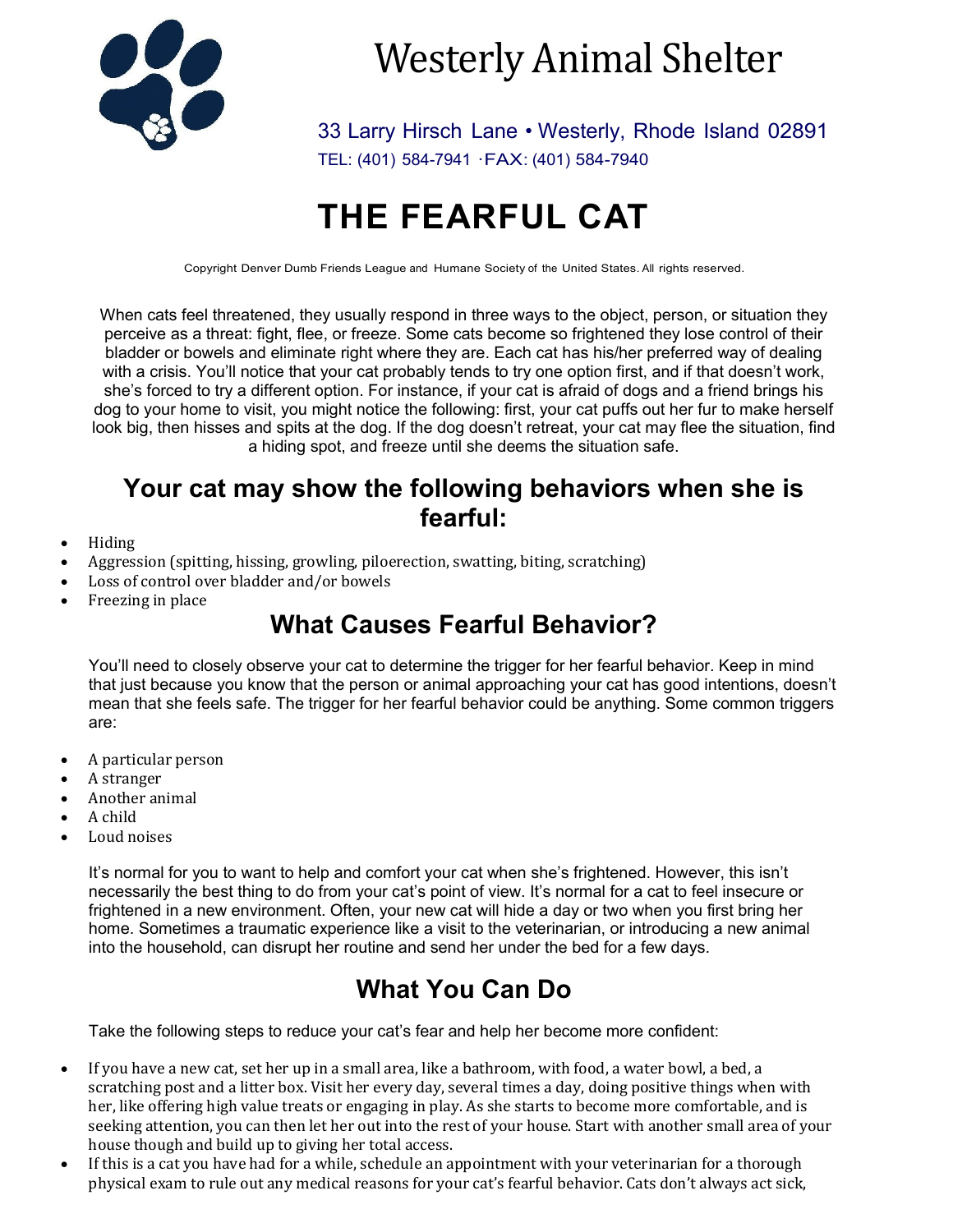even when they are. Any sudden behavior change could mean that your cat is ill and should be taken seriously. Some common symptoms that your cat may be ill are aggressiveness, hiding, and eliminating outside the litter box.

- If your cat is healthy, but hiding, leave her alone. She'll come out when she's ready. To force her out of her hiding spot will only make her more fearful. Make sure she has easy access to food, water, and her litter box from her hiding place. Clean the litter box and change the food and water every day so you know whether she is eating and drinking.
- Keep any contact with the fear stimulus to a minimum.
- Keep your cat's routine as regular as possible. Cats feel more confident if they know when to expect daily feeding, playing, cuddling, and grooming.
- Try to desensitize and counter condition your cat to the fear stimulus:
- Determine what distance your cat can be from the fear stimulus without responding fearfully.
- Introduce the fear stimulus at this distance while you're feeding your cat tasty treats, praising her, or engaging in play. By pairing positive things with the fear stimulus, your cat will began to make good associations and overtime learn that whenever the fear stimulus appears, good things happen!
- When your cat is no longer showing fearful behaviors, slowly move the fear stimulus closer as you continue to treat, praise, or play with your cat.
- If at any time during this process your cat shows fearful behavior, you've proceeded too quickly and will need to start over from the beginning. This is the most common mistake people make when desensitizing and counter conditioning an animal, and it can be avoided by working in short sessions, paying careful attention to your cat so that you don't progress too rapidly for her.
- You may need help from a professional animal behavior specialist with the desensitization and counter conditioning process.

#### **Realistic Expectations**

Some of the things that frighten cats can be difficult to reproduce and/or control. For example, if your cat is afraid of thunderstorms, she may be responding to other things that occur during the storm, such as smells, barometric pressure changes, and/or changes in the light. During the desensitization process it is impossible for you to reproduce all of these factors. If your cat is afraid of men, you may work at desensitizing and counter conditioning her, but if an adult man lives in your household and your cat is constantly exposed to him, this can disrupt the gradual process of desensitization.

#### **Consult With Your Veterinarian**

Medication may be available that can help your cat feel less anxious for short time periods. Your veterinarian is the only person who is licensed and qualified to prescribe medication for your cat. Do not attempt to give your cat any over-the-counter or prescription medication without consulting with your veterinarian. Animals do not respond to drugs the same way people do, and a medication that may be safe for humans could be fatal to your cat. Drug therapy alone will not reduce fears and phobias permanently. In extreme cases, behavior modification and medication used together may be the best approach.

#### **New Products**

There are products being marketed by reputable companies to help with anxiety and stress relief in cats. Please note that none of these is an automatic cure for fear/anxiety, but should be used in conjunction with behavior modification techniques. Please see our handout "Stress Relief for Your Pet" for more information.

# **What Not To Do**

- Don't punish your cat for her fearful behavior. Animals associate punishment with what they're doing at the time they're punished, so your cat is likely to associate any punishment you give her with you. This will only cause her to become fearful of you and she still won't understand why she's being punished.
- Don't force her to experience the object or situation that is causing her fear. For example, if she is afraid of a certain person, don't let that person try to pick her up and hold her. This will only make her more frightened of that person.